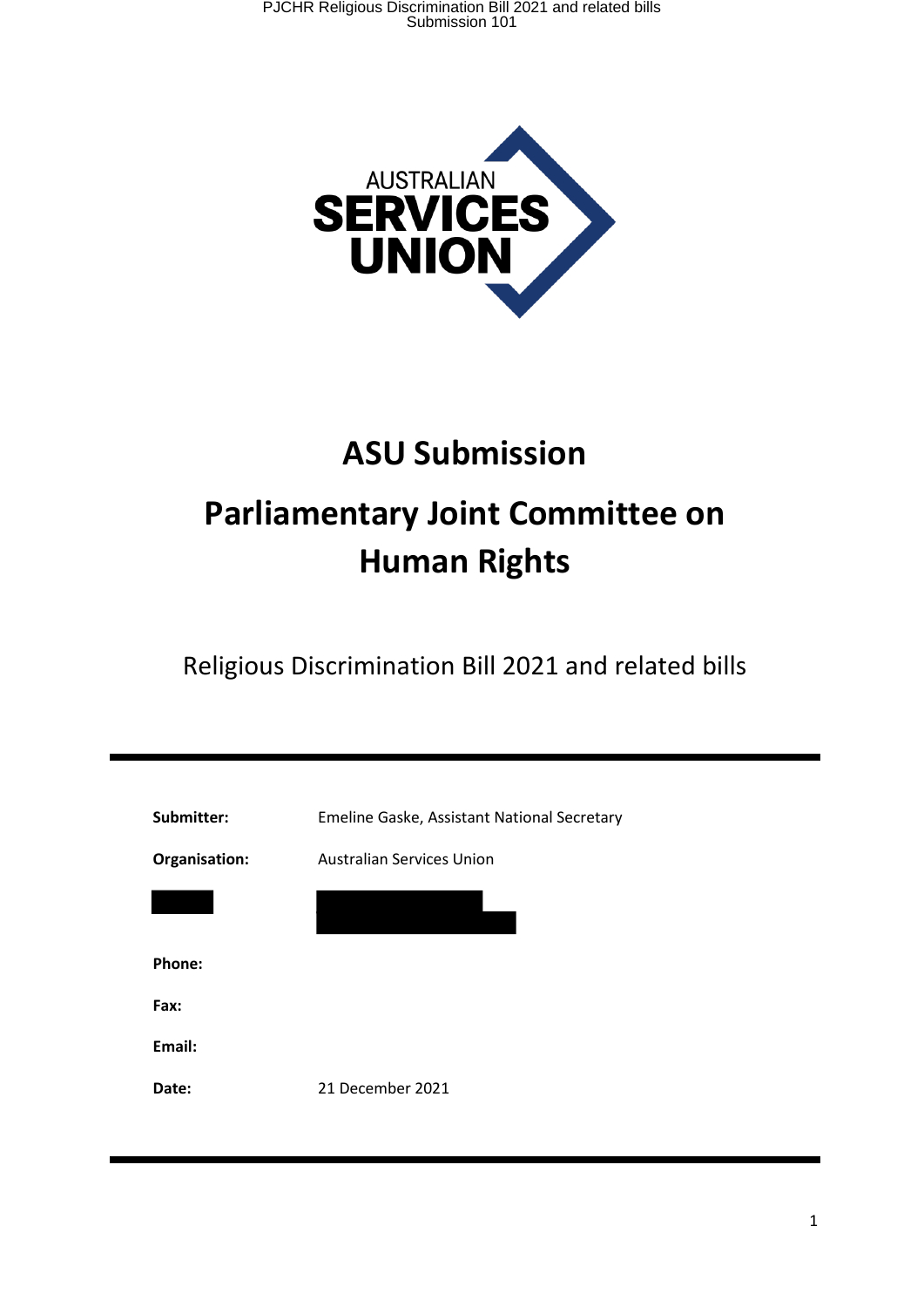## PJCHR Religious Discrimination Bill 2021 and related bills<br>Submission 101

### Contents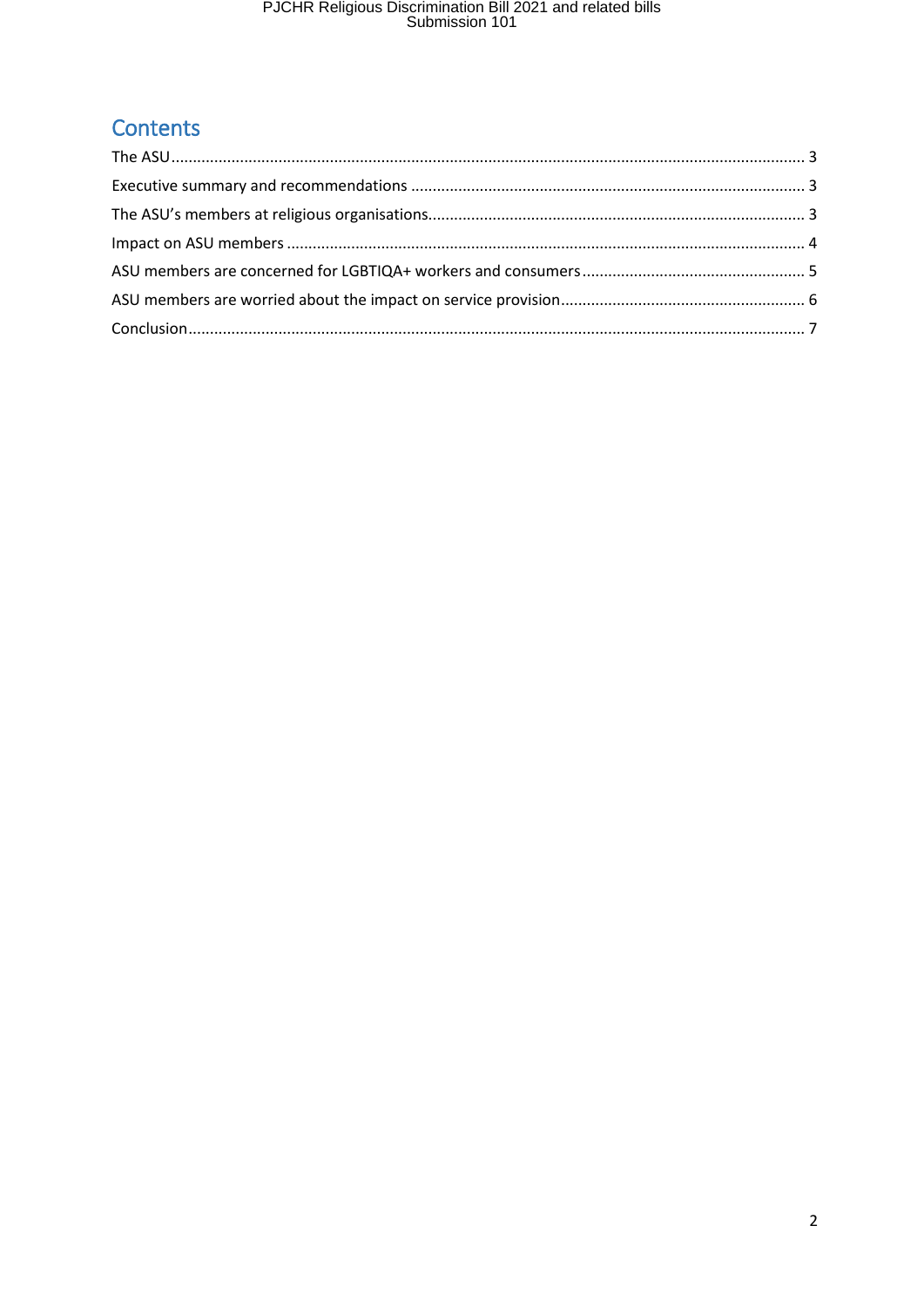#### The ASU

The Australian Services Union ('**ASU**') is one of Australia's largest unions, representing approximately 135,000 members. ASU members work in a wide variety of industries and occupations in both the private and public sector.

ASU members work for religious organisations providing community, disability and private health services.

#### Executive summary and recommendations

The Religious Discrimination Bill 2021 and related bills ('**the Bills**') should not be enacted.

The ASU opposes discrimination of any kind. However, the rights of one community cannot come at the expense of other communities. It is contrary to the basic principles of human rights law to privilege religious rights over other rights. Our laws should protect all of us, equally.

The ASU supports anti-discrimination laws to protect people of faith from discrimination. However, we do not support laws that would give organisations the right to discriminate against others. The ASU opposes any law which weakens existing anti-discrimination protections for women, people with disabilities, LGBTIQA+ people, single parents, people from culturally and linguistically diverse backgrounds and people with different or no religious beliefs.

The ASU's members have genuine concerns about the impact of these laws on both their employment and their ability to serve their communities.

#### **Recommendations**

- 1. The Bills should not be enacted.
- 2. Employers/Service Providers should not be given the right to discriminate against a person because they were established for a religious purpose.
- 3. The one exception to this rule should be where a holding religious belief is part of the inherent requirements of the job (e.g. a minister of religion).
- 4. The Religious Discrimination Act should give religious people protections in the same way that other anti-discrimination laws protect people with other attributes. That is, religious people should be protected, but religious organisations should not be given the right to discriminate against others.

#### The ASU's members at religious organisations

Many ASU members work at religious organisations providing social and community services, disability services and private health. These organisations, for the most part, provide their services on the open market, under contract with the government, or through government funding schemes (such as the NDIS). Charitable organisations, providing services funded solely by private contributions, only provide a small proportion of these services. These religious organisations provide services in every part of Australia, from major cities to remote and rural areas. In many locations, religious organisations are the only provider of these services. Many ASU members who work at religious organisations share the organisation's social mission but do not share the organisation's faith. The majority of employees at religious health and social service organisations will have been hired for their professional skills and experience without concern for their faith.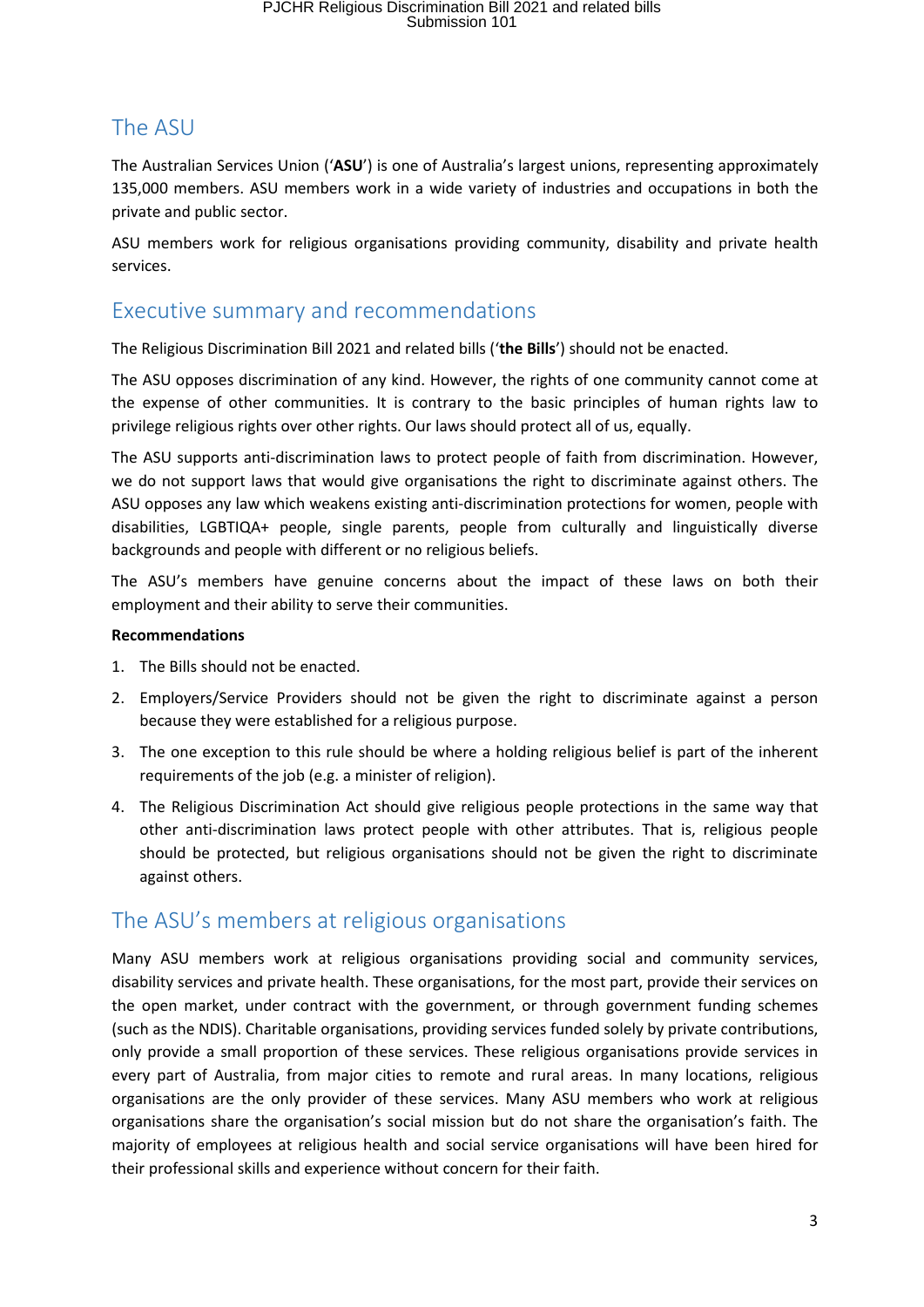These organisations deliver essential services to our communities and it is vital workers feel safe at their workplace. Their religion, race, gender or sexuality should have nothing to do with their employment.

We are concerned that people will lose discrimination protections at work to accommodate the religious beliefs of people who wish to discriminate against them and that large private employers, and professional bodies, will find it harder to enforce standards which make their organisations and professions inclusive and safe places for everyone.

#### Impact on ASU members

We are concerned that the proposed legislation will take away existing anti-discrimination protections, including on the grounds of race, religion, sex, marital status, disability, sexual orientation, gender identity or intersex status.

Employees may not be protected under existing anti-discrimination laws where an employer or colleague makes offensive, uninformed or damaging statements based on religious beliefs.

For example, the proposed laws may protect an employer, supervisor, or a colleague who says to other employees:

- 'homosexuality is a sin'
- HIV is God's punishment of sinners'
- 'disability is a punishment by God'
- 'every child should have a mother and a father who are married'
- 'God made only men and women'
- 'The place of married women is beside their husband and even a bad husband is better than none'

Statements which are malicious, likely to harass, threaten, seriously intimidate or vilify, or which encourage serious offences, will not be protected. It is still unclear where the line will be drawn between statements that are allowed and those which are not.

The ASU requested feedback from our members as to how they felt the drafted Religious Freedom Bills would impact on their work and lives.

ASU members are concerned that the Bills would give employers the right to discriminate against them for their beliefs or identity, even where these beliefs have no significance or relevance to their job. Even where they do not believe the laws will impact them directly, many are concerned that their friends, family and colleagues may be subject to discrimination.

[The Bills won't impact me] *directly. But there has been much work to create equity and access for employees and clients to services and jobs and I would hate to see people become more marginalised because of how these new laws can be interpreted.*

Notably, our religious members expressed a concern that they would discriminate against where their religious beliefs differ from that of their employer.

*I attend church and may not have the freedom to worship how I want when these laws are passed.*

The proposed Bills fail to strike a fair balance between freedom of religion and the rights of other people, privileging those of faith over other human rights. The Federal Government should protect the principle that no worker should be discriminated against because of their religion, or the religion of their employer.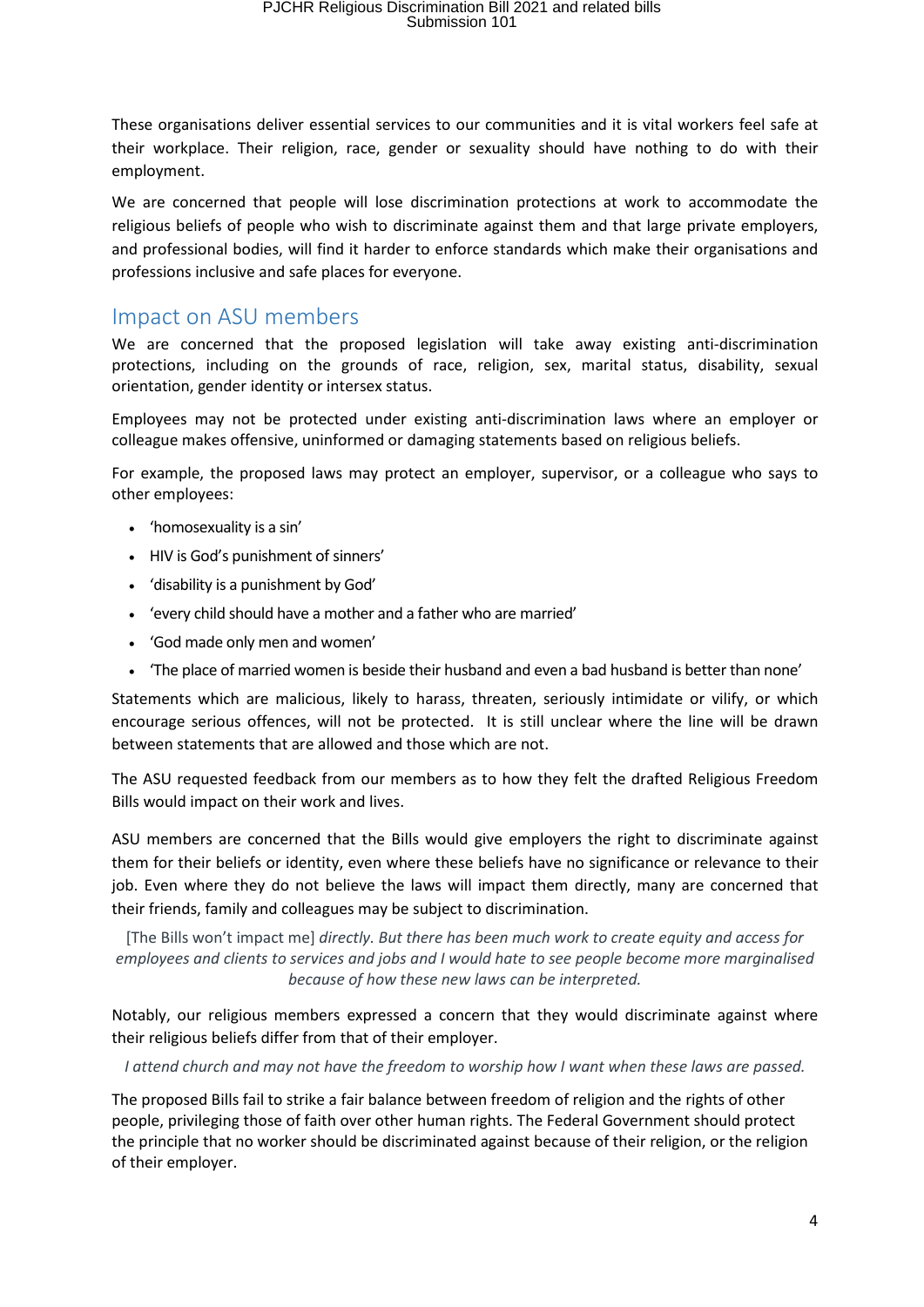#### ASU members are concerned for LGBTIQA+ workers and consumers

The feedback that reoccurred the most from our members was a deep concern from LGBTIQA+ workers as to the implications of this Bill for their career prospects and future job security.

*My employer is already legally allowed to discriminate, but I am concerned that these laws will create a general climate of impunity for religious employers, that will mean I will be subjected to more frequent 'casual' negative speech and actions, and I will feel more anxiety and stress about the kinds of interactions I will experience, knowing that I won't have even the recourse I have at the moment of expectations of common civility and discretion that means people don't say the worst discriminatory things because it's not socially acceptable. My fear is that the normative effect of this legislation will shift the window of what's acceptable and remove the baseline social understanding that "you can't say that" - potentially exposing me to a lot more hate speech.*

The ASU heard from members who flagged that they had serious reservations about the impact that these changes would have on their ability to do their work free from harassment or discrimination. It was raised that this may have the unintended consequence of driving workers from LGBTIQA+ communities out, or making them less likely to seek employment with religiously funded employers.

*I am worried about my gender identity and sexuality being used to justify discrimination against me. It will impact not only my ability to obtain work, but also retain it and proudly be who I am within it. I am a good worker, and I do not want my inherent identity being used to erase and disregard that. I do not want to constantly live in fear of losing my livelihood or not being accepted again.*

Also raised was a potential future inability to take action regarding discriminatory language used in a workplace, if it can be proven to be a result of genuine religious belief, and the potential inability of employers to support workers who have been bullied or harassed as a result of such belief.

*We have at the moment expectations of common civility and discretion that means people don't say the worst discriminatory things to me because it's not socially acceptable. My fear is that the normative effect of this legislation will shift the window of what's acceptable and remove the baseline social understanding that "you can't say that" - potentially exposing me to a lot more hate speech.*

A number of our members expressed concerns particularly for LGBTIQA+ clients who may be in need of the services they provide, but uncomfortable accessing them if organisations or workers feel empowered by law to express discriminatory views in the workplace.

*Many of the social support programs are run by church/religious based organisations and the changes in laws could affect the level of care offered by discriminating against both employees and users of the services.*

*Religious organisations make up a large part of charity and donations, and my clients (who are trans or gay or queer and vulnerable) may be turned away and have the help they need denied them simply because of who they are. They do not need this threat from a government that is meant to support them*

Some members expressed concerns that they would not be able to work in their chosen field if employers if the bill were made law. For example, in regional Australia a major religious social and community services employer may be the only service provider in that area, effectively locking that worker out of their line of work.

*They* [The Bills] *stop me being a counsellor for Christian or religious employers who state you have to be a Christian to work there.*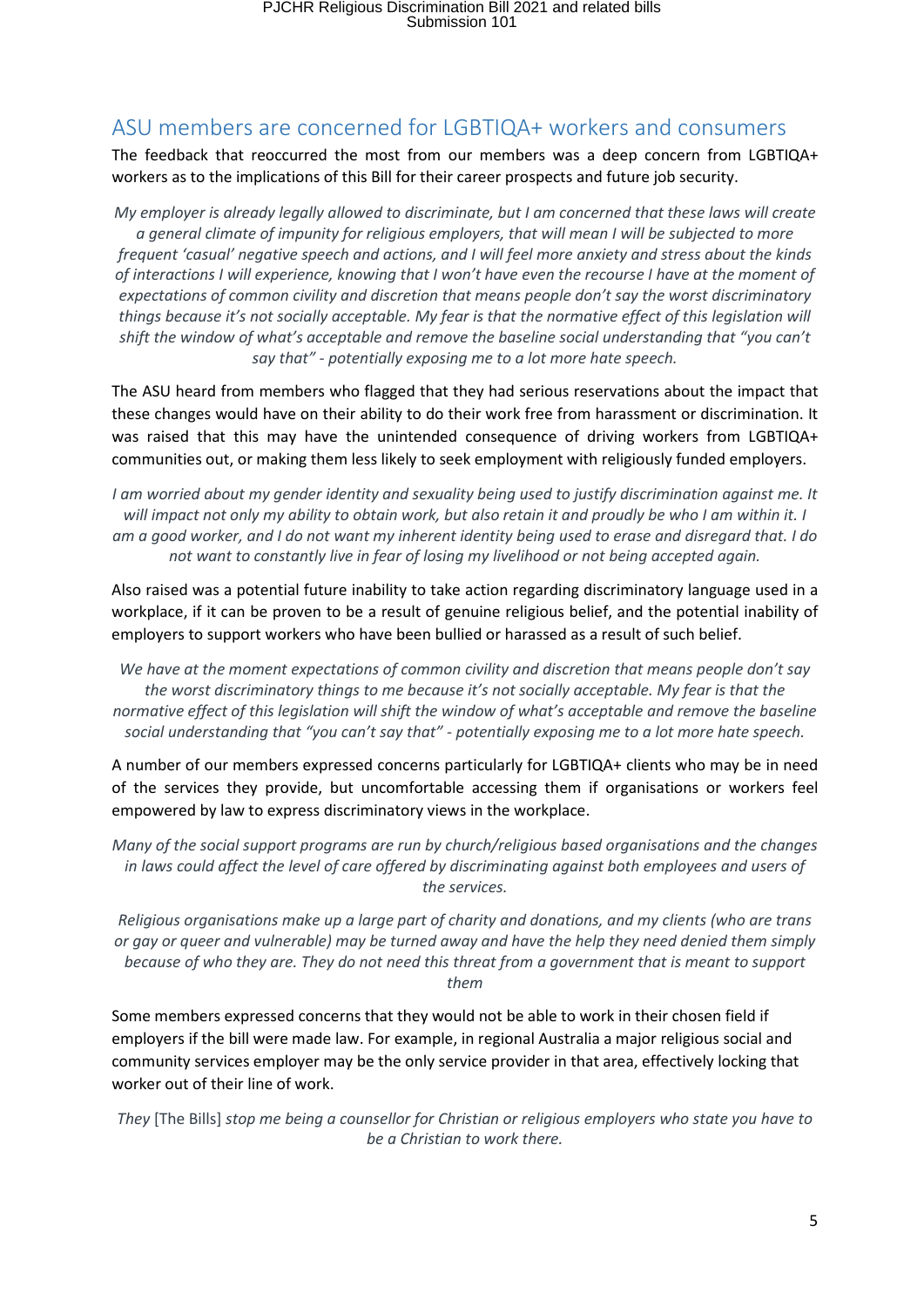#### ASU members are worried about the impact on service provision

Many faith-based organisations, such as refuges, women's services, family violence supports, out of home care, emergency care providers, child protection organisations, providers of homelessness services, aged care, and disability services will have the ability to discriminate against employees with different or no beliefs, including by terminating their employment.

There are no adequate protections for these employees. For example, where:

- their beliefs have little relevance to their role
- their role is government-funded, (which is the case for most of our members in the community and disability sectors) or
- the organisation is large and/or a major employer in the area.

We believe that discriminatory statements have no place in Australian workplaces. It should not matter whether these statements are motivated by religion or not.

All Australians should be able to express themselves outside of their workplace, irrespective of their religious beliefs.

Alongside the specific issues raised by ASU members identifying as LGBTIQA+, the feedback received by the ASU contained significant reservations about the limitations future consumers may have in accessing the services they need.

*These laws risk creating the perception for some highly marginalised clients that services delivered by church-affiliated agencies may not be safe to access.*

Sectors such as the social and community services, disability and aged care are currently experiencing a skill shortage. Members highlighted how these laws could impact a sectors ability to attract and retain experienced workers.

*I am concerned it may close off employment options for me or make work in the community sector even less desirable than currently. We already have a skill storage. These laws could significantly impact the sectors ability to attract and retain experienced workers.*

Many members expressed they did not hold concerns about their current employer but they are concerned about the impacts of these laws for those working in sectors that are dominated by religious-affiliated employers.

*I am really concerned for people in other kinds of service provision, eg there are so many staff working for the major Christian religious providers in aged care, disability support etc, who are from minority faith backgrounds, and I'm concerned that this legislation will leave them exposed to inappropriate proselytisation attempts (eg employers requiring them to attend staff Bible studies or devotions as a condition of continued employment) or inappropriate regulation of their religious dress or practices. The big Christian employers represent a huge share of these jobs and it's unfair that workers will be forced to choose between much needed employment and the freedom to retain their own religious practices and be safe from proselytisation and adverse speech denigrating the workers' religions.*

Driving marginalised people away from support services will only serve to entrench disadvantage and division in society, and decrease the likelihood of early intervention.

Other members expressed concern that they would be discriminated against if they sought to access services from a religious organisation.